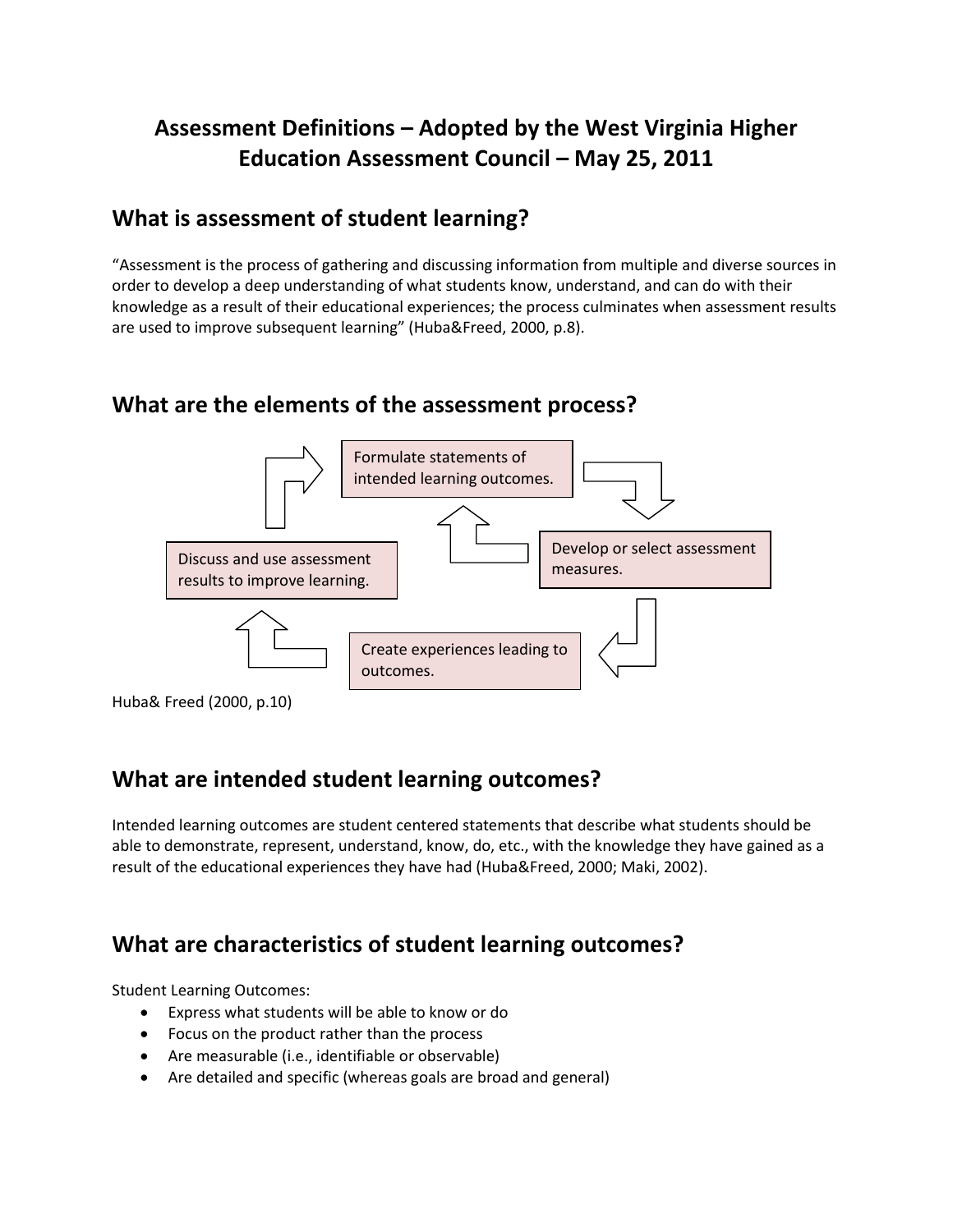• Include action verbs such as define, compare, create, design, or develop (Gahagan, Dingfelder, & Pei, 2010, p. 11).

### **What are action verbs faculty can use to develop intended student learning outcomes?**

Bloom's 1956 cognitive taxonomywas updated by Lorin Anderson and David Krathwohl in 2001. The revision came from the "need to refocus educators' attention on…the design and implementation of accountability programs, standards based curriculums, and authentic assessments" (Anderson &Krathwohl, 2001, pxxi-xxii). The pyramid and table below outline the hierarchical nature of the cognitive taxonomy.



| <b>Levels of Knowledge</b>                                             | <b>Action Verbs</b>                                                                                                         |
|------------------------------------------------------------------------|-----------------------------------------------------------------------------------------------------------------------------|
| Remembering: Can the student recall or                                 | define, duplicate, list, memorize, recall, repeat,                                                                          |
| remember the information?                                              | reproduce state                                                                                                             |
| Understanding: Can the student explain ideas or                        | classify, describe, discuss, explain, identify, locate,                                                                     |
| concepts?                                                              | recognize, report, select, translate, paraphrase                                                                            |
| Applying: Can the student use the information in a<br>new way?         | choose, demonstrate, dramatize, employ, illustrate,<br>interpret, operate, schedule, sketch, solve, use,<br>write           |
| Analyzing: Can the student distinguish between<br>the different parts? | appraise, compare, contrast, criticize, differentiate,<br>discriminate, distinguish, examine, experiment,<br>question, test |
| <b>Evaluating:</b> Can the student justify a stand or                  | appraise, argue, defend, judge, select, support,                                                                            |
| decision?                                                              | value, evaluate                                                                                                             |
| <b>Creating:</b> Can the student create new product or                 | assemble, construct, create, design, develop,                                                                               |
| point of view?                                                         | formulate, write                                                                                                            |

http://www.odu.edu/educ/roverbau/Bloom/blooms\_taxonomy.htm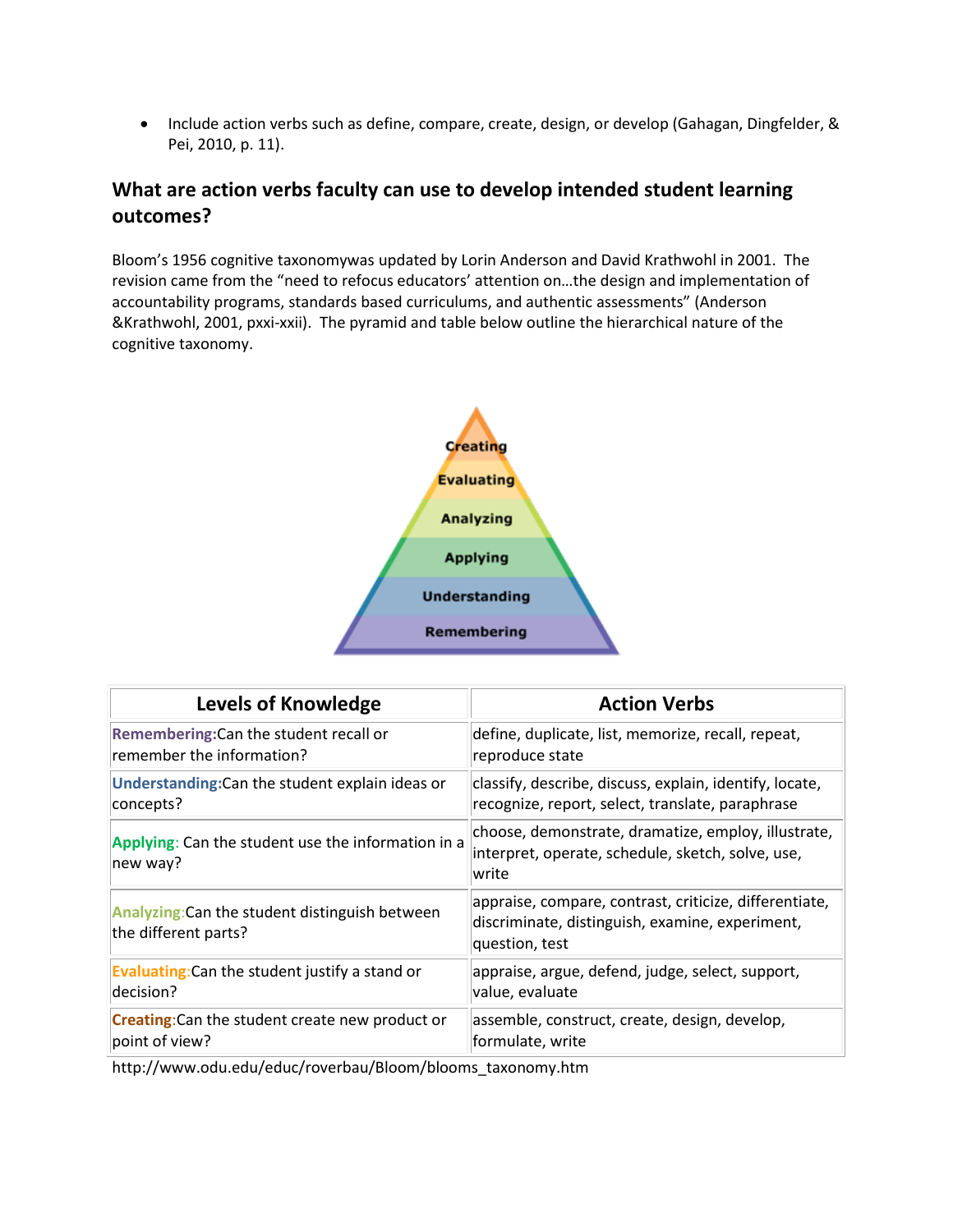# **What kinds of assessment methods are appropriate?**

### **Formative and Summative**

- Formative assessment is "ongoing assessment that provides information, about progress, misunderstandings, need for clarification, and so forth" (Driscoll and Wood, 2007, p. 86) regarding student learning.
- Summative assessment is "conducted after a program has been in operation for a while, or at its conclusion, to make judgments about its quality or worth compared to previously defined standards for performance" (Palomba& Banta, 1999, p. 7-8).

### **Direct and Indirect**

- Direct measures of assessment allow students to demonstrate what they know and are able to do with their knowledge.
- Indirect measures are based on perceived student learning.

The following table provides examples of both direct and indirect measures. This is not intended to serve as an exhaustive list.

| <b>Direct Measures</b>                                                                                                                                                                                                                                                                         | <b>Indirect Measures</b>                                                                                                                        |
|------------------------------------------------------------------------------------------------------------------------------------------------------------------------------------------------------------------------------------------------------------------------------------------------|-------------------------------------------------------------------------------------------------------------------------------------------------|
| Essay test question<br>Term paper<br>$\bullet$<br>Oral presentation/exams<br>Performance piece (e.g., musical recital)<br>$\bullet$<br>Case study analysis<br>Standardized test<br>Class project (individual or group)<br>Poster presentation<br>$\bullet$<br>Clinical evaluation<br>Portfolio | Surveys (students, faculty members,<br>$\bullet$<br>internship supervisors, graduates,<br>employers, etc.)<br>Focus groups<br><b>Interviews</b> |